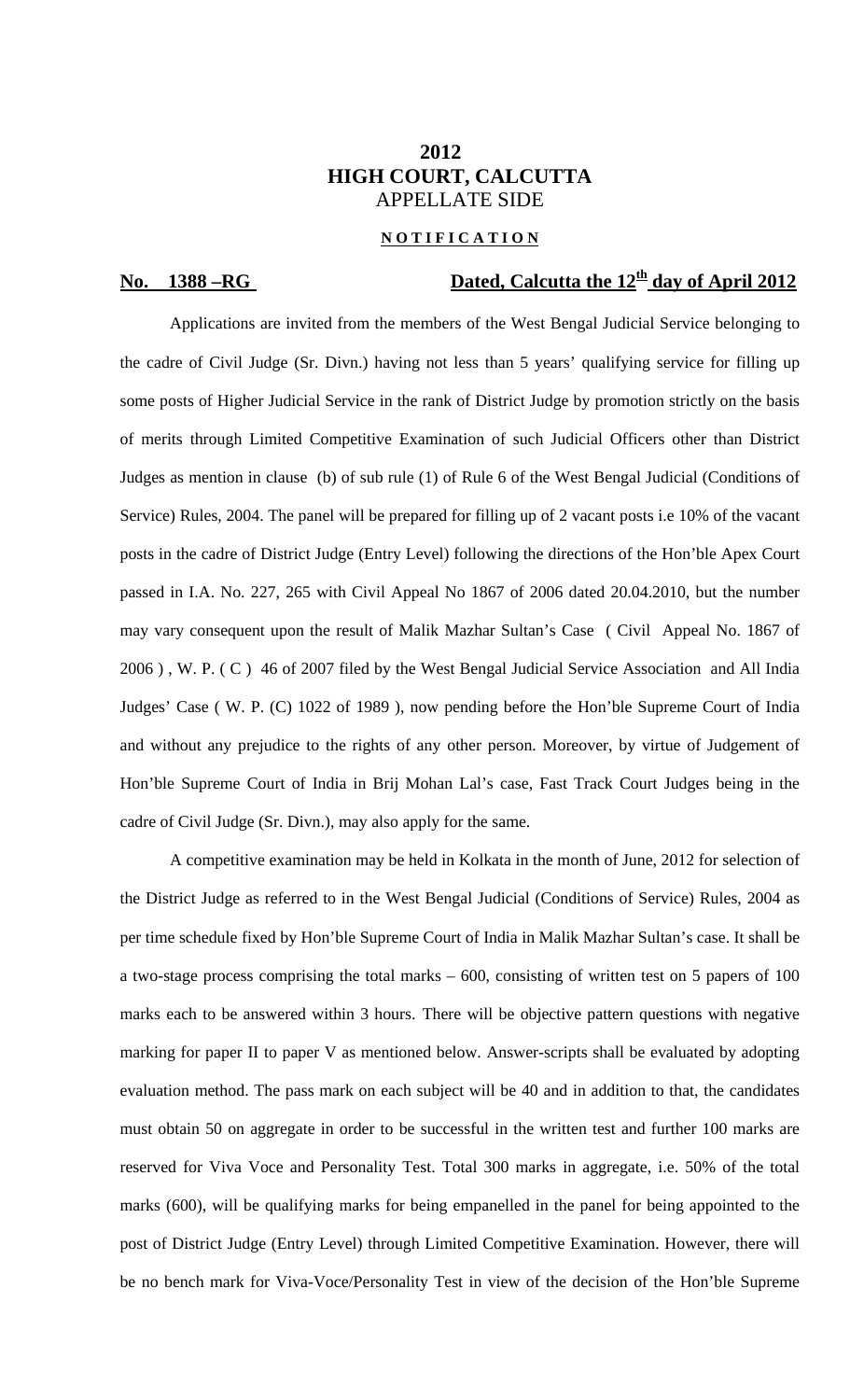Court of India passed in Writ Petition (C) No. 490 of 2007 (Hemani Malhotra–vs- High Court of Delhi).

## Papers for written examination:

|    | <b>Paper-1</b> (English Language): |                | (1) Translation from Bengali to English; (2) Precis          |
|----|------------------------------------|----------------|--------------------------------------------------------------|
|    |                                    |                | writing; (3) Essay writing.                                  |
|    | Paper-II                           | :              | (1) Code of Civil Procedure; (2) Arbitration and             |
|    |                                    |                | Conciliation Act; (3) Limitation Act; (4) Specific           |
|    |                                    |                | Relief Act; (5) Law relating to Intellectual property;       |
|    |                                    |                | $(6)$ Law relating to easement; $(7)$ Law relating to        |
|    |                                    |                | Contract and Sale of Goods; (8) Registration Act.            |
|    | Paper-III                          | $\ddot{\cdot}$ | (1) Code of Criminal Procedure; (2) Indian Penal Code;       |
|    |                                    |                | (3) Negotiable Instrument Act (Sections 138 to 147);         |
|    |                                    |                | (4) N.D.P.S. Act; (5) Juvenile Justice (Care and             |
|    |                                    |                | Protection of Children) Act; (6) Arms Act; (7) Forest        |
|    |                                    |                | Act (Sections 52-70)                                         |
|    | Paper-IV                           | $\ddot{\cdot}$ | (1) Evidence Act; (2) Transfer of Property Act; (3)          |
|    |                                    |                | Motor Vehicles Act ; (4) Workmen's Compensation              |
|    |                                    |                | (5) Industrial Disputes Act; (6) Constitution of<br>Act;     |
|    |                                    |                | India (Articles 12-51, 214-237); (7) Indian Trusts Act;      |
|    |                                    |                | (8) Hindu Law relating to Marriage, Succession,              |
|    |                                    |                | Adoption, Maintenance, Minority and Guardianship; (9)        |
|    |                                    |                | Muslim Law relating to Marriage, Succession,                 |
|    |                                    |                | Pre-emption, Maintenance, Minority and Guardianship;         |
|    |                                    |                | (10) Indian Succession Act; (11) Guardian And Wards          |
|    |                                    |                | Act.                                                         |
|    | Paper-V                            |                | (1) West Bengal Premises Tenancy Act; (2) West               |
|    |                                    |                | Bengal Land Reforms Act; (3) West Bengal Estate              |
|    |                                    |                | Acquisition Act; (4) Bengal Public Demand Recovery           |
|    |                                    |                | Act; (5) Bengal Money Lenders Act; (6) West Bengal           |
|    |                                    |                | Thika Tenancy (Acquisition and Registration) Act; (7)        |
|    |                                    |                | Kolkata Municipal Corporation Act; (8) West Bengal           |
|    |                                    |                | Municipal Act; (9) West Bengal Panchayat Act.                |
|    | Note: $(1)$                        |                | Use of bare Statutes published by the Government Press       |
|    |                                    |                | without notes/annotation will be allowed at the written      |
|    |                                    |                | examination.                                                 |
|    |                                    |                |                                                              |
| 2. | <b>Viva voce</b>                   |                | The Selection Board shall call such number of                |
|    |                                    |                | successful candidates in the written test for viva           |
|    |                                    |                | voce/personality test as it thinks fit strictly according to |

merit list prepared on the basis of aggregate marks